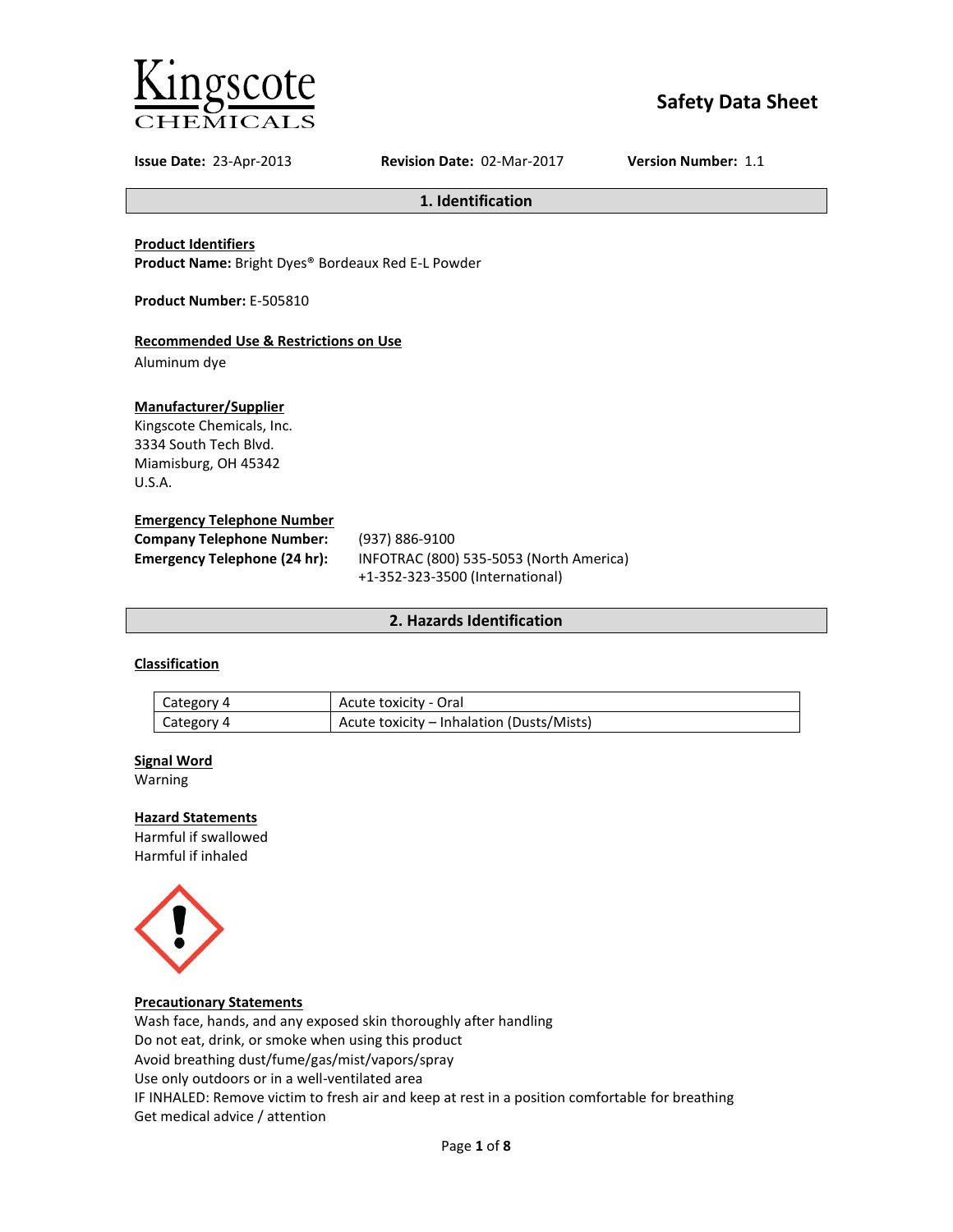IF SWALLOWED: Immediately call a POISON CENTER or doctor/physician Rinse mouth Do not induce vomiting Dispose of contents/container to an approved waste disposal plant

### **Hazard Not Otherwise Classified (HNOC)**

Very toxic to aquatic life with long lasting effects

### **3. Composition/Information on Ingredients**

| <b>Chemical Name</b>    | CAS #      | Weight % |
|-------------------------|------------|----------|
| Chromium(III) Compounds | 16065-83-1 |          |
| Chromium                | 7440-47-3  |          |

*\*If Chemical Name/CAS # is "proprietary" and/or Weight % is listed as a range, the specific chemical identity and/or percentage of composition has been withheld as a trade secret.*

#### **4. First-Aid Measures**

#### **First-Aid Measures**

| <b>Eve Contact</b>  | Rinse immediately with plenty of water, also under the eyelids, for at least<br>15 minutes. Get medical advice/attention if irritation occurs.                                                        |
|---------------------|-------------------------------------------------------------------------------------------------------------------------------------------------------------------------------------------------------|
| <b>Skin Contact</b> | Wash with soap and water. Get medical advice/attention if irritation<br>occurs.                                                                                                                       |
| <b>Inhalation</b>   | Remove to fresh air. If breathing is difficult, administer oxygen; seek<br>medical attention immediately.                                                                                             |
| Ingestion           | Rinse mouth. DO NOT induce vomiting. Drink plenty of water. Never give<br>anything by mouth to an unconscious person. Get medical attention if large<br>quantities were ingested or if nausea occurs. |

#### **Most Important Symptoms and Effects**

| Symptoms | Chromium and certain chromium compounds have been reported to cause      |
|----------|--------------------------------------------------------------------------|
|          | damage to the lungs, resulting in cumulative damage. Dermatitis has been |
|          | reported from repeated, prolonged contact with chromium compounds.       |

#### **Indication of Any Immediate Medical Attention and Special Treatment Needed**

**Notes to Physician** Treat symptomatically.

### **5. Fire-Fighting Measures**

#### **Suitable Extinguishing Media**

Water. Foam. Carbon dioxide (CO2). Dry chemical. Regular foam.

### **Unsuitable Extinguishing Media**

Not determined

#### **Specific Hazards Arising from the Chemical**

Remote possibility of dust explosion. Burning may produce oxides of carbon, nitrogen (NOx), and sulfur.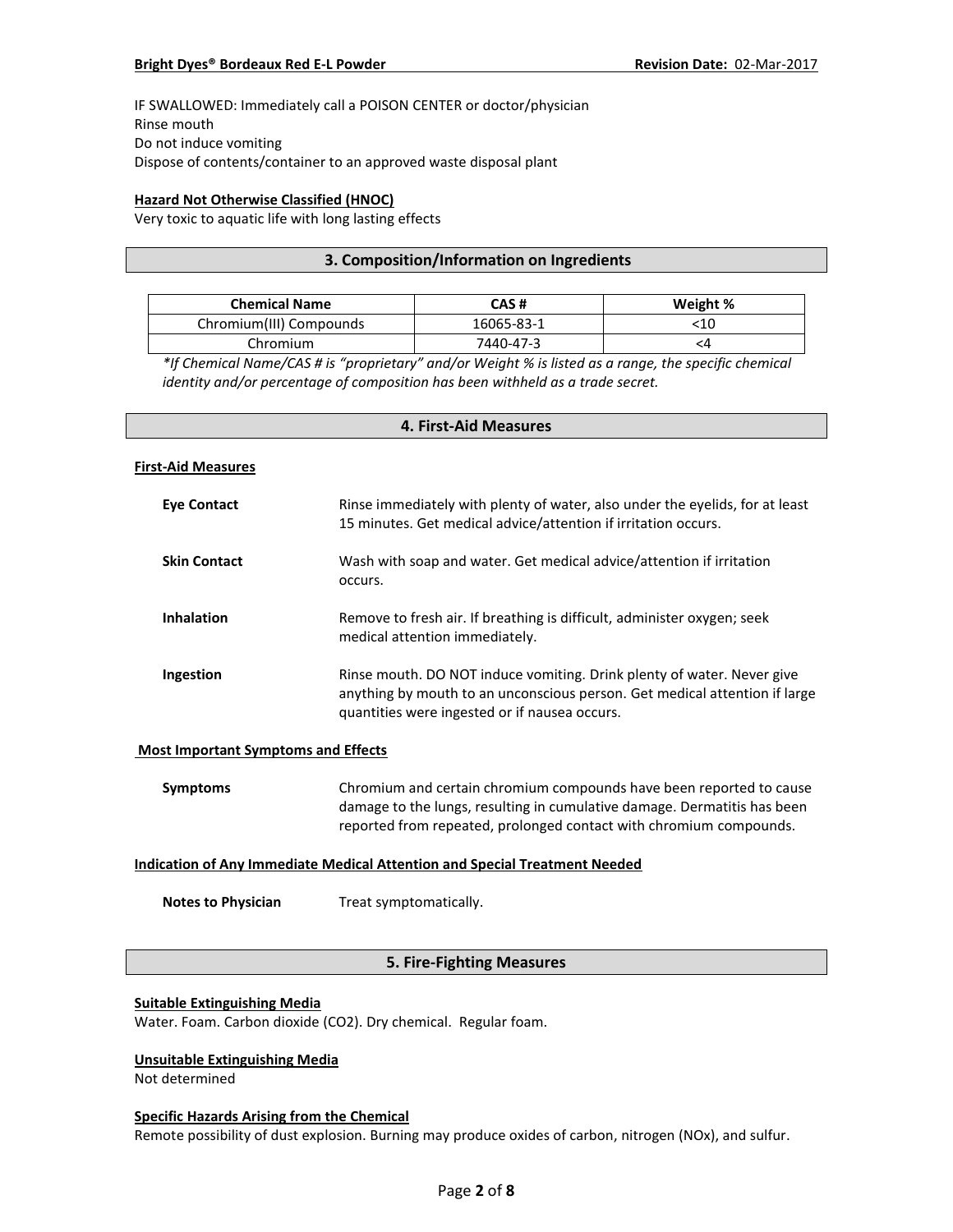#### **Protective Equipment and Precautions for Firefighters**

Wear self-contained breathing apparatus pressure-demand, MSHA/NIOSH (approved or equivalent) and full protective gear.

| <b>6. Accidental Release Measures</b>                                      |                                                                                                                                                                                                                                                                                                                                                                                                              |  |  |
|----------------------------------------------------------------------------|--------------------------------------------------------------------------------------------------------------------------------------------------------------------------------------------------------------------------------------------------------------------------------------------------------------------------------------------------------------------------------------------------------------|--|--|
| <b>Personal Precautions, Protective Equipment and Emergency Procedures</b> |                                                                                                                                                                                                                                                                                                                                                                                                              |  |  |
| <b>Personal Precautions</b>                                                | Use personal protective equipment as recommended in Section 8.                                                                                                                                                                                                                                                                                                                                               |  |  |
| <b>Environmental Precautions</b>                                           | Prevent from entering into soil, ditches, sewers, waterways and/or<br>groundwater. See Section 12 and Section 13.                                                                                                                                                                                                                                                                                            |  |  |
| <b>Methods and Material for Containment and Cleaning Up</b>                |                                                                                                                                                                                                                                                                                                                                                                                                              |  |  |
| <b>Methods for Containment</b>                                             | Prevent further leakage or spillage if safe to do so.                                                                                                                                                                                                                                                                                                                                                        |  |  |
| <b>Methods for Cleaning Up</b>                                             | Collect into suitable, properly labeled container for recovery or disposal.                                                                                                                                                                                                                                                                                                                                  |  |  |
|                                                                            | 7. Handling and Storage                                                                                                                                                                                                                                                                                                                                                                                      |  |  |
| <b>Precautions for Safe Handling</b>                                       |                                                                                                                                                                                                                                                                                                                                                                                                              |  |  |
| <b>Advice on Safe Handling</b>                                             | Handle in accordance with good industrial hygiene and safety practices.<br>Use personal protection recommended in Section 8. Avoid contact with<br>skin, eyes, or clothing. Wash face, hands, and any exposed skin<br>thoroughly after handling. Do not eat, drink, or smoke when using this<br>product. Avoid breathing dust/fume/gas/mist/vapors/spray. Use only<br>outdoors or in a well-ventilated area. |  |  |
| <b>Conditions for Safe Storage, Including Incompatibilities</b>            |                                                                                                                                                                                                                                                                                                                                                                                                              |  |  |
| <b>Storage Conditions</b>                                                  | Keep container tightly closed and store in a cool, dry, and well-<br>ventilated area. Keep/store only in original container. Do not reuse<br>container.                                                                                                                                                                                                                                                      |  |  |
| <b>Incompatible Materials</b>                                              | Strong oxidizing agents.                                                                                                                                                                                                                                                                                                                                                                                     |  |  |
| 8. Exposure Controls / Personal Protection                                 |                                                                                                                                                                                                                                                                                                                                                                                                              |  |  |

### **Exposure Guidelines**

| <b>Chemical Name</b>     | <b>ACGIH TLV</b>             | <b>OSHA PEL</b>              | NIOSH IDLH                         |
|--------------------------|------------------------------|------------------------------|------------------------------------|
| Chromium (III) Compounds | TWA: $0.5 \text{ mg/m}^3$ Cr | TWA: $0.5 \text{ mg/m}^3$ Cr | IDLH: 25 mg/m <sup>3</sup> Cr(III) |
| 16065-83-1               |                              |                              | TWA: $0.5 \text{ mg/m}^3$ Cr       |
| Chromium                 | TWA: 0.5 mg/m $3$            | TWA: 1 mg/m <sup>3</sup>     | IDLH: 250 mg/m <sup>3</sup>        |
| 7440-47-3                |                              |                              | TWA: $0.5 \text{ mg/m}^3$          |

#### **Engineering Controls**

Ensure adequate ventilation, especially in confined areas. Eyewash stations. Showers.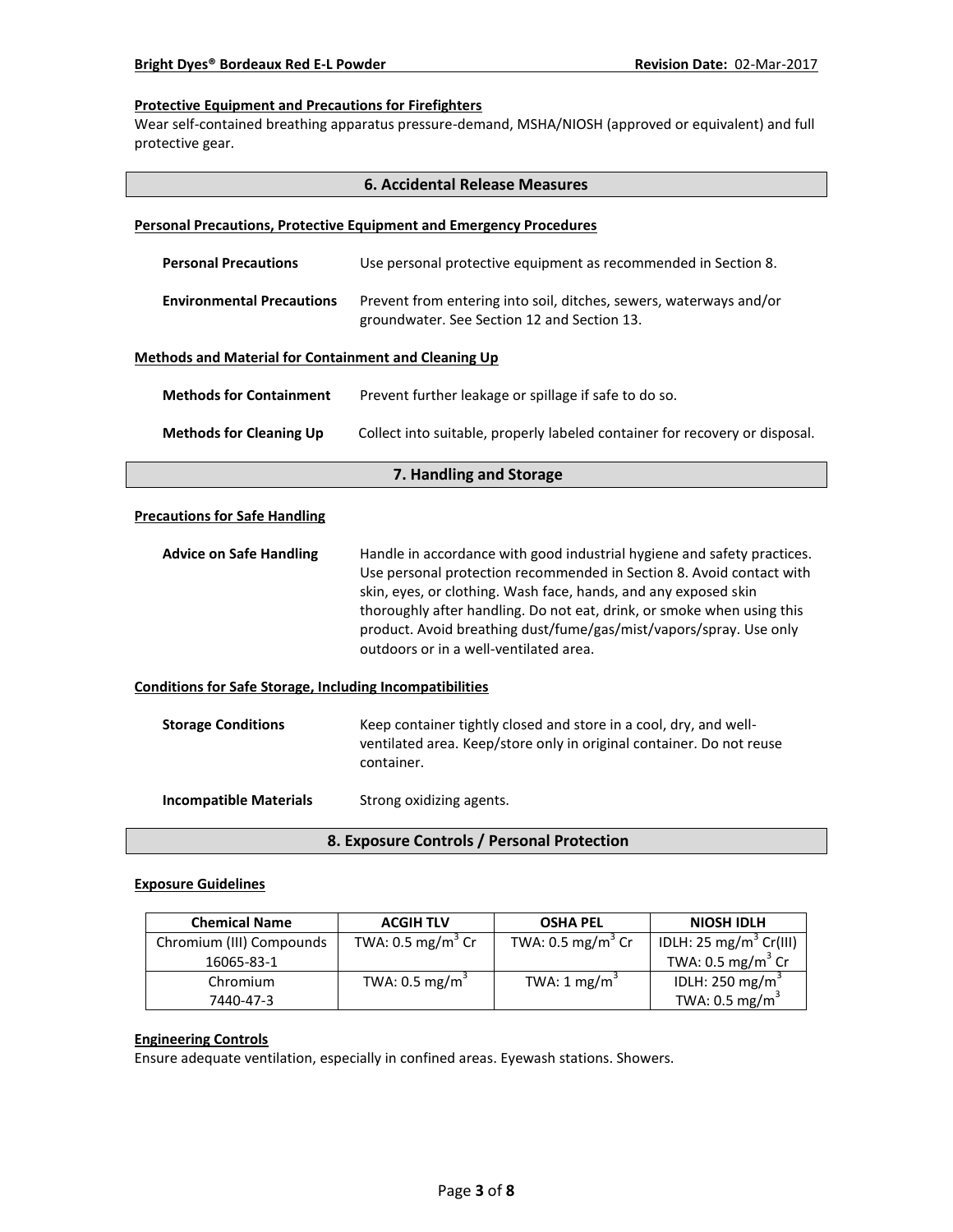#### **Individual Protection Measures, Such as Personal Protective Equipment:**

| <b>Eve/Face Protection</b>        | Use safety glasses or chemical splash goggles.                          |
|-----------------------------------|-------------------------------------------------------------------------|
| <b>Skin &amp; Body Protection</b> | Rubber gloves. Suitable protective clothing.                            |
| <b>Respiratory Protection</b>     | Wear an appropriate NIOSH/MSHA approved respirator.                     |
| <b>Hygiene Measures</b>           | Handle in accordance with good industrial hygiene and safety practices. |

### **9. Physical and Chemical Properties**

| <b>Information on Basic Physical and Chemical Properties</b> |                           |                       |                |
|--------------------------------------------------------------|---------------------------|-----------------------|----------------|
| <b>Physical State</b>                                        | Solid                     | Odor                  | None apparent  |
| Appearance                                                   | Red powder                | <b>Odor Threshold</b> | Not determined |
| Color                                                        | Red                       |                       |                |
|                                                              |                           |                       |                |
| <b>Property</b>                                              | <b>Values</b>             |                       |                |
| рH                                                           | $6.5 - 7.5$ (1% solution) |                       |                |
| <b>Melting/Freezing Point</b>                                | Not applicable            |                       |                |
| <b>Boiling Point/Range</b>                                   | Not applicable            |                       |                |
| <b>Flash Point</b>                                           | Not applicable            |                       |                |
| <b>Evaporation Rate</b>                                      | Not applicable            |                       |                |
| Flammability (solid, gas)                                    | Not determined            |                       |                |
| <b>Upper Flammability Limits</b>                             | Not applicable            |                       |                |
| <b>Lower Flammability Limits</b>                             | Not applicable            |                       |                |
| <b>Vapor Pressure</b>                                        | Not applicable            |                       |                |
| <b>Vapor Density</b>                                         | Not applicable            |                       |                |
| <b>Relative Density</b>                                      | Not applicable            |                       |                |
| <b>Specific Gravity</b>                                      | Not applicable            |                       |                |
| <b>Solubility</b>                                            | Soluble in water          |                       |                |
| <b>Partition Coefficient</b>                                 | Not determined            |                       |                |
| <b>Auto-ignition Temperature</b>                             | Not determined            |                       |                |
| <b>Decomposition Temperature</b>                             | Not determined            |                       |                |
| <b>Viscosity</b>                                             | Not determined            |                       |                |

#### **10. Stability and Reactivity**

#### **Reactivity**

Not reactive under normal conditions.

#### **Chemical Stability**

Stable under recommended storage conditions.

### **Possibility of Hazardous Reactions**

None under normal processing.

#### **Conditions to Avoid**

Keep separated from incompatible substances. Keep out of reach of children.

### **Incompatible Materials**

Strong oxidizing agents.

#### **Hazardous Decomposition Products**

Oxides of carbon, nitrogen (NOx), and sulfur.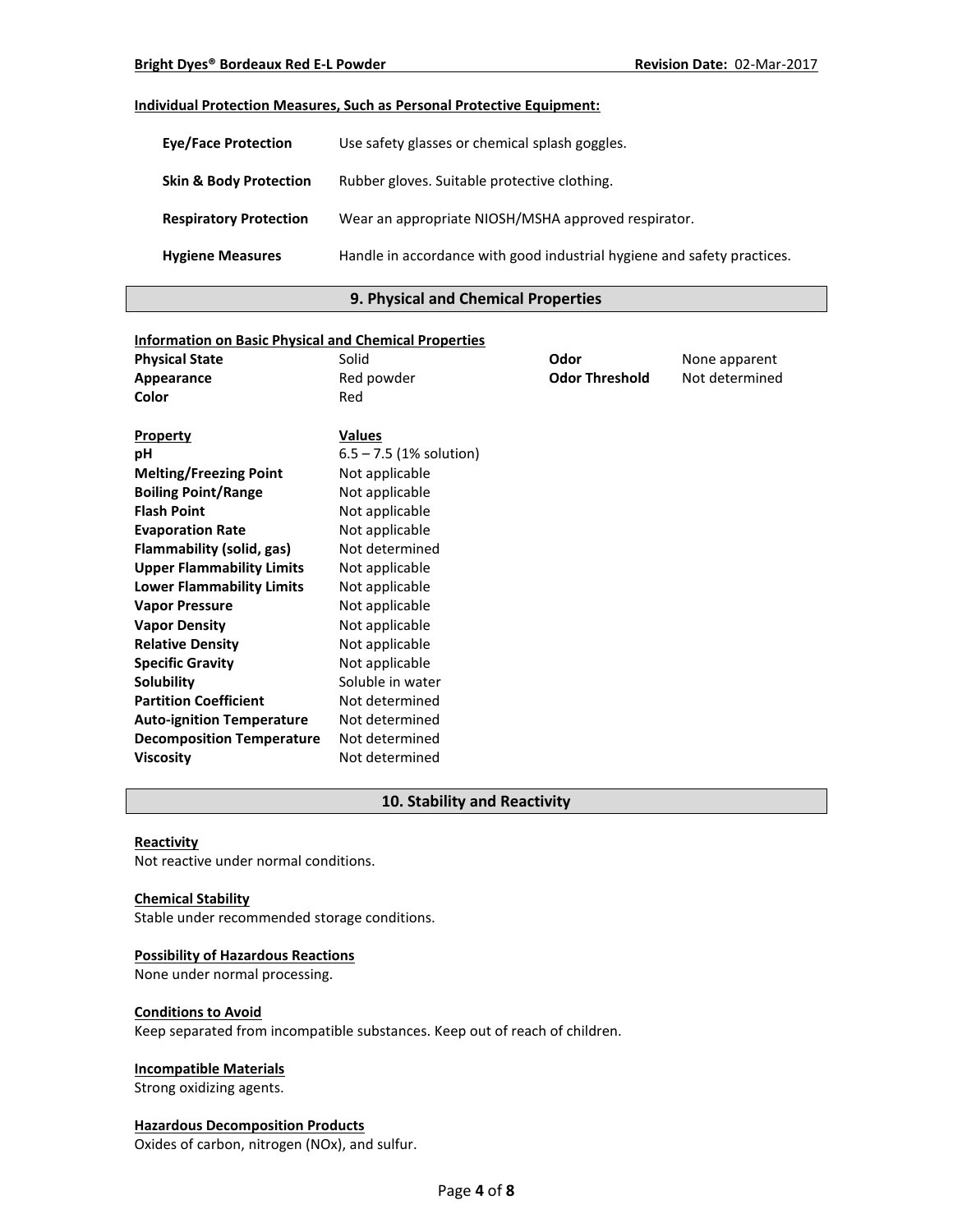### **11: Toxicological Information**

#### **Information on Likely Routes of Exposure**

| <b>Inhalation</b>   | Harmful if inhaled.      |
|---------------------|--------------------------|
| Ingestion           | Harmful if swallowed.    |
| <b>Skin Contact</b> | Avoid contact with skin. |
| Eye Contact         | Avoid contact with eyes. |

### **Delayed, Immediate, and Chronic Effects from Short- and Long-Term Exposure**

May cause an allergic skin reaction.

#### **Numerical Measures of Toxicity**

Not determined

#### **Symptoms Associated with Exposure**

See Section 4 of this SDS for symptoms.

### **Carcinogenicity**

| <b>Chemical Name</b>     | <b>NTP</b> | <b>ACGIH</b> | <b>IARC</b> | <b>OSHA</b>              |
|--------------------------|------------|--------------|-------------|--------------------------|
| Chromium (III) Compounds |            |              | Group 3     | -                        |
| 16065-83-1               |            |              |             |                          |
| Chromium                 |            | ۰            | Group 3     | $\overline{\phantom{0}}$ |
| 7440-47-3                |            |              |             |                          |

*Group 3 IARC components are "not classifiable as human carcinogens".*

### **12. Ecological Information**

#### **Ecotoxicity**

Very toxic to aquatic life with long lasting effects.

#### **Component Information**

| <b>Chemical Name</b>     | Algae/aquatic plants     | Fish                   | Crustacea                 |
|--------------------------|--------------------------|------------------------|---------------------------|
| Chromium (III) Compounds | $\overline{\phantom{0}}$ | 4.4: 96 h Oncorhynchus | 2:96 h water flea mg/L EC |
| 16065-83-1               |                          | mykiss mg/L LC50       |                           |
|                          |                          | 5.07: 96 h Pimephales  | 168: 96 h water flea mg/L |
|                          |                          | promelas mg/L LC50     | EC50                      |

### **Persistence/Degradability**

Not determined

#### **Bioaccumulation**

Not determined

**Mobility** Not determined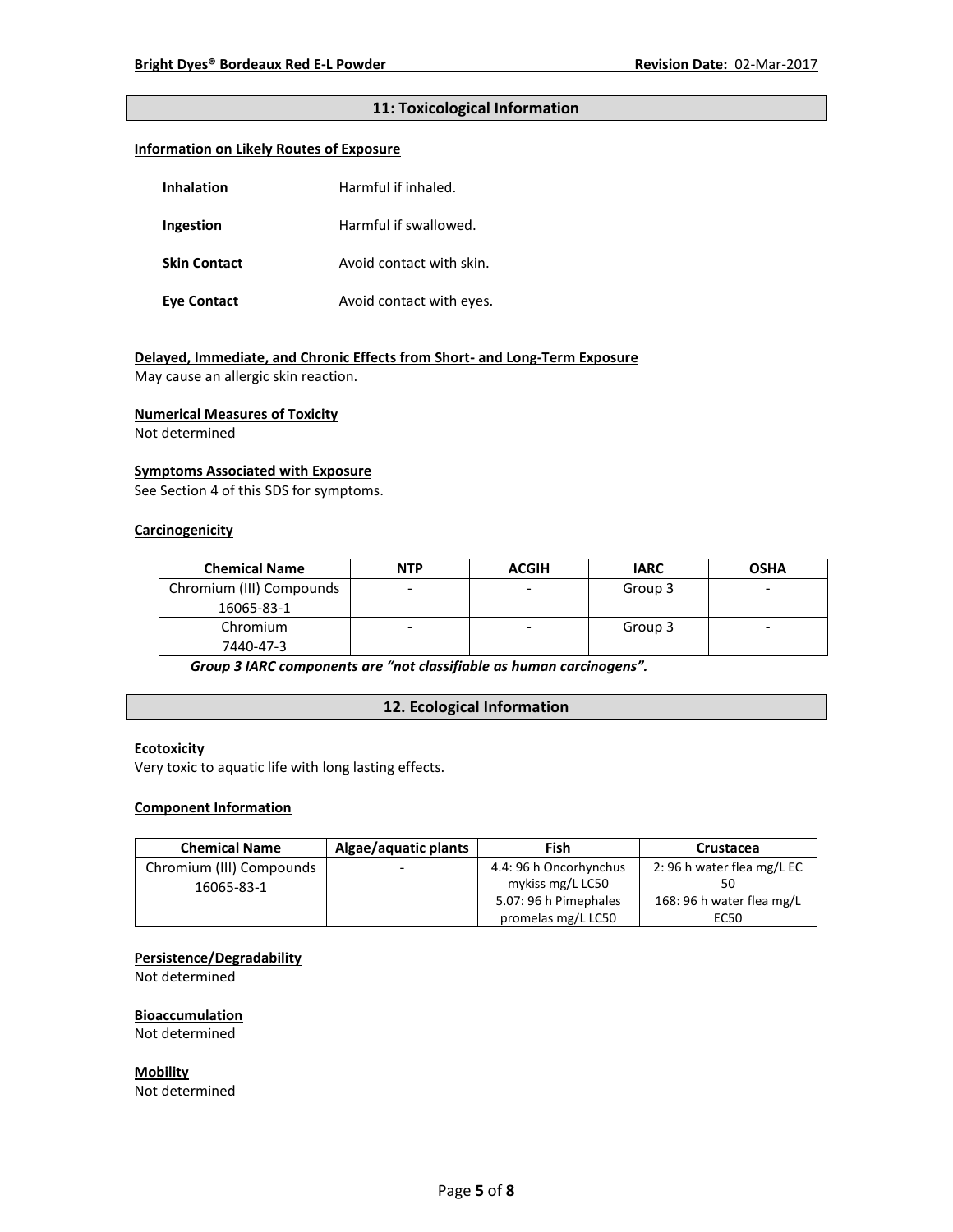# **Other Adverse Effects**

Not determined

#### **13. Disposal Considerations**

### **Waste Disposal Methods**

Dispose of in accordance with federal, state, and local regulations.

#### **Contaminated Packaging**

Do not re-use empty containers.Dispose of containers in accordance with federal, state, and local regulations.

#### **US EPA Waste Number**

| <b>Chemical</b>       | <b>RCRA</b> | <b>RCRA</b> – Basis for                                                | <b>RCRA – D Series</b>       | <b>RCRA – U Series</b> |
|-----------------------|-------------|------------------------------------------------------------------------|------------------------------|------------------------|
| <b>Name</b>           |             | Listing                                                                | <b>Wastes</b>                | <b>Wastes</b>          |
| Chromium<br>7440-47-3 | -           | Included in waste<br>streams: F032, F034,<br>F035, F037, F038,<br>F039 | 5.0 mg/L regulatory<br>level |                        |

### **California Hazardous Waste Status**

| <b>Chemical Name</b>     | <b>California Hazardous Waste Status</b> |
|--------------------------|------------------------------------------|
| Chromium (III) Compounds | Toxic                                    |
| 16065-83-1               | Corrosive                                |
|                          | Ignitable                                |
| Chromium                 | Toxic                                    |
| 7440-47-3                | Corrosive                                |
|                          | Ignitable                                |

#### **14. Transport Information**

#### **Note**

See current shipping paper for most up-to-date shipping information, including exemptions and special circumstances.

| <b>DOT</b>  | Not regulated                                                |
|-------------|--------------------------------------------------------------|
| <b>IATA</b> | Not regulated                                                |
| <b>IMDG</b> | This material may meet the definition of a marine pollutant. |

## **15: Regulatory Information**

#### **International Inventories**

**Toxic Substances Control Act** Listed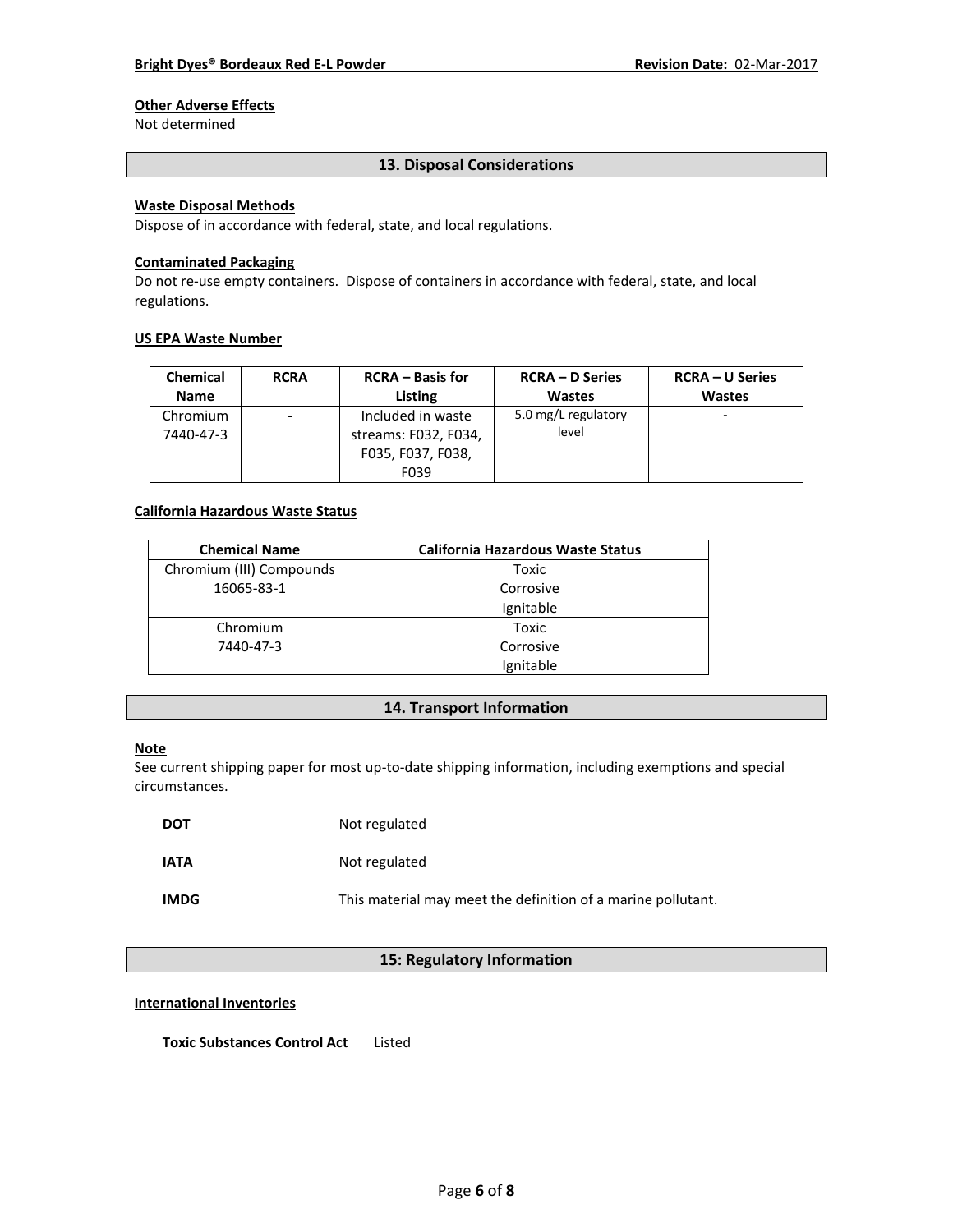### **U.S. Federal Regulations**

#### **CERCLA**

| <b>Chemical Name</b> | <b>Hazardous Substances RQs</b> | <b>CERCLA/SARA RO</b> | <b>Reportable Quantity (RQ)</b> |
|----------------------|---------------------------------|-----------------------|---------------------------------|
| Chromium             | 5000 lb 10 lb                   |                       | RQ 5000 lb final RQ             |
| 7440-47-3            |                                 |                       | RQ 2270 kg final RQ             |
|                      |                                 |                       | RQ 10 lb final RQ               |
|                      |                                 |                       | RQ 4.54 kg final RQ             |

#### **SARA 311/312 Hazard Categories**

| <b>Acute Health Hazard</b>               | Yes |
|------------------------------------------|-----|
| <b>Chronic Health Hazard</b>             | N٥  |
| <b>Fire Hazard</b>                       | N٥  |
| <b>Sudden Release of Pressure Hazard</b> | N٥  |
| <b>Reactive Hazard</b>                   | N٥  |

#### **SARA 313**

| <b>Chemical Name</b>    | CAS #      | Weight % | SARA 313 - Threshold<br>Values % |
|-------------------------|------------|----------|----------------------------------|
| Chromium(III) Compounds | 16065-83-1 | <10      |                                  |
| Chromium                | 7440-47-3  | <4       | 1.0                              |

### **CWA (Clean Water Act)**

| <b>Chemical Name</b>                  | <b>CWA – Reportable</b><br><b>Quantities</b> | $CWA - Toxic$<br><b>Pollutants</b> | <b>CWA</b> – Priority<br><b>Pollutants</b> | <b>CWA - Hazardous</b><br><b>Substances</b> |
|---------------------------------------|----------------------------------------------|------------------------------------|--------------------------------------------|---------------------------------------------|
| Chromium(III) Compounds<br>16065-83-1 |                                              |                                    |                                            |                                             |
| Chromium<br>7440-47-3                 |                                              |                                    |                                            |                                             |

### **U.S. State Regulations**

**California Proposition 65** This product does not contain any Proposition 65 chemicals.

# **U.S. State Right-to-Know Regulations**

| <b>Chemical Name</b>    | <b>New Jersey</b> | <b>Massachusetts</b>     | Pennsylvania |
|-------------------------|-------------------|--------------------------|--------------|
| Chromium(III) Compounds |                   | $\overline{\phantom{0}}$ |              |
| 16065-83-1              |                   |                          |              |
| Chromium                |                   |                          |              |
| 7440-47-3               |                   |                          |              |